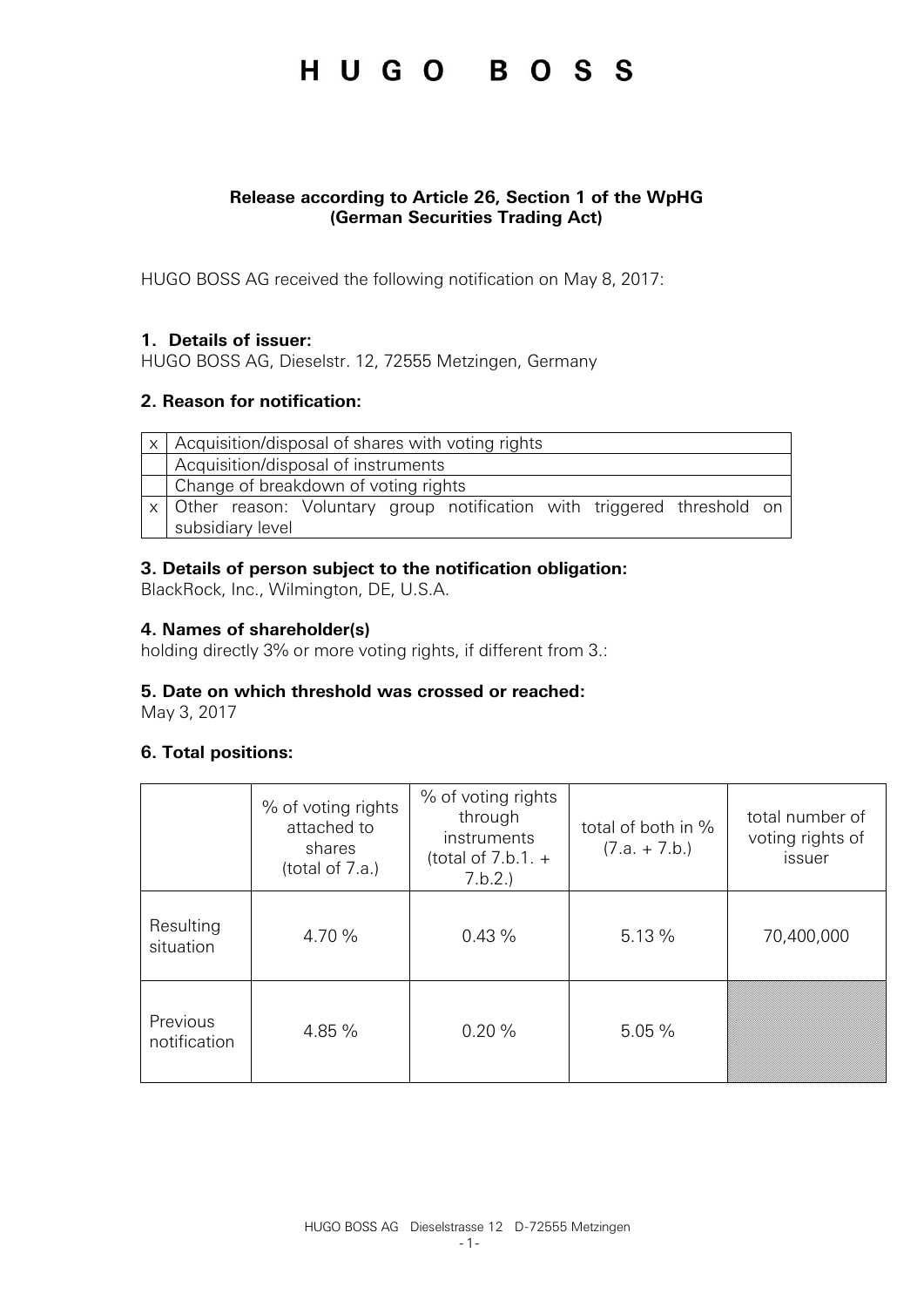#### **7. Notified details of the resulting situation**

#### **a. Voting rights attached to shares (Sec.s 21, 22 WpHG)**

|              |                          | absolute                   | in $%$                   | indirect       |  |
|--------------|--------------------------|----------------------------|--------------------------|----------------|--|
| <b>ISIN</b>  | direct<br>(Sec. 21 WpHG) | indirect<br>(Sec. 22 WpHG) | direct<br>(Sec. 21 WpHG) | (Sec. 22 WpHG) |  |
| DE000A1PHFF7 |                          | 3305403                    | $0\%$                    | 4.70 %         |  |
|              |                          |                            | $\frac{0}{0}$            | $\%$           |  |
| Total        | 3305403                  |                            |                          | 4.70 %         |  |

#### **b.1. Instruments according to Sec. 25 para. 1 No. 1 WpHG**

| Type of instrument | Expiration or<br>maturity date | Exercise of<br>conversion period | Voting rights<br>absolute | Voting rights<br>in $%$ |
|--------------------|--------------------------------|----------------------------------|---------------------------|-------------------------|
| Lent Securities    | N/A                            | N/A                              | 303003                    | 0.43%                   |
|                    |                                | Total                            | 303003                    | 0.43%                   |

#### **b.2. Instruments according to Sec. 25 para. 1 No. 2 WpHG**

| Type of<br>instrument | Expiration<br>or maturity<br>date | Exercise of<br>conversion period | Cash or<br>physical<br>settlement | Voting rights<br>absolute | Voting rights<br>in $%$ |
|-----------------------|-----------------------------------|----------------------------------|-----------------------------------|---------------------------|-------------------------|
|                       |                                   |                                  |                                   |                           | $\%$                    |
|                       |                                   |                                  | <b>Total</b>                      |                           | $\%$                    |

#### **8. Information in relation to the person subject to the notification obligation:**

| Person subject to the notification obligation is not controlled and does itself not<br>control any other undertaking(s) holding directly or indirectly an interest in the<br>(underlying) issuer (1.). |
|--------------------------------------------------------------------------------------------------------------------------------------------------------------------------------------------------------|
| x   Full chain of controlled undertakings starting with the ultimate controlling                                                                                                                       |
| natural person or legal entity:                                                                                                                                                                        |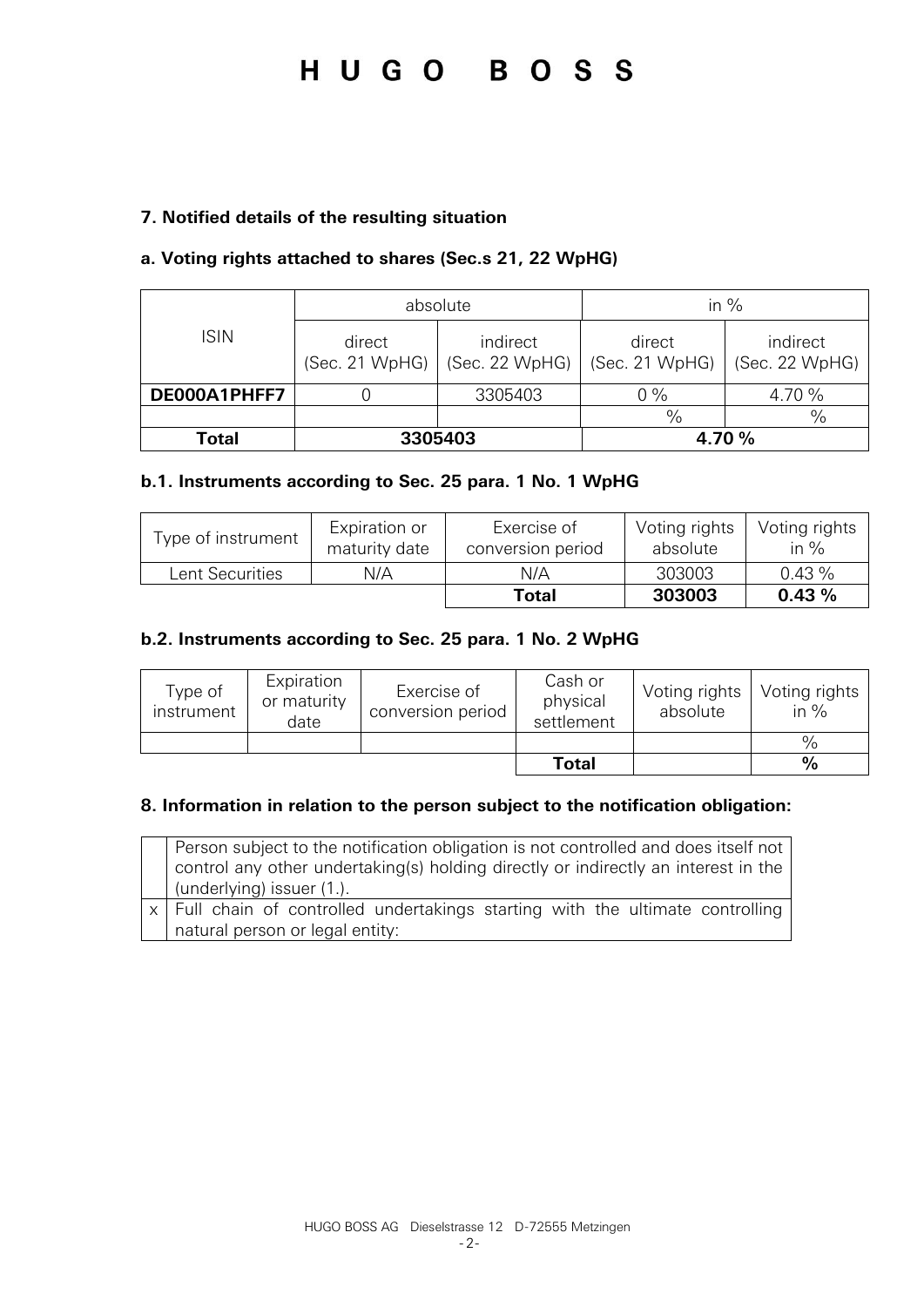Chain of controlled undertakings:

| Name                                   | $%$ of<br>voting<br>rights (if<br>at least<br>held 3%<br>or more) | % of voting<br>rights<br>through<br>instruments<br>(if at least<br>held 5% or<br>more) | Total of<br>both (if at<br>least held<br>5% or<br>more) |
|----------------------------------------|-------------------------------------------------------------------|----------------------------------------------------------------------------------------|---------------------------------------------------------|
| BlackRock, Inc.                        |                                                                   |                                                                                        |                                                         |
| Trident Merger, LLC                    |                                                                   |                                                                                        |                                                         |
| BlackRock Investment Management, LLC   |                                                                   |                                                                                        |                                                         |
|                                        |                                                                   |                                                                                        |                                                         |
| BlackRock, Inc.                        |                                                                   |                                                                                        |                                                         |
| BlackRock Holdco 2, Inc.               |                                                                   |                                                                                        |                                                         |
| BlackRock Financial Management, Inc.   |                                                                   |                                                                                        |                                                         |
|                                        |                                                                   |                                                                                        |                                                         |
| BlackRock, Inc.                        |                                                                   |                                                                                        |                                                         |
| BlackRock Holdco 2, Inc.               |                                                                   |                                                                                        |                                                         |
| BlackRock Financial Management, Inc.   |                                                                   |                                                                                        |                                                         |
| BlackRock Holdco 4, LLC                |                                                                   |                                                                                        |                                                         |
| BlackRock Holdco 6, LLC                |                                                                   |                                                                                        |                                                         |
| BlackRock Delaware Holdings Inc.       |                                                                   |                                                                                        |                                                         |
| BlackRock Institutional Trust Company, |                                                                   |                                                                                        |                                                         |
| National Association                   |                                                                   |                                                                                        |                                                         |
|                                        |                                                                   |                                                                                        |                                                         |
| BlackRock, Inc.                        |                                                                   |                                                                                        |                                                         |
| BlackRock Holdco 2, Inc.               |                                                                   |                                                                                        |                                                         |
| BlackRock Financial Management, Inc.   |                                                                   |                                                                                        |                                                         |
| BlackRock Holdco 4, LLC                |                                                                   |                                                                                        |                                                         |
| BlackRock Holdco 6, LLC                |                                                                   |                                                                                        |                                                         |
| BlackRock Delaware Holdings Inc.       |                                                                   |                                                                                        |                                                         |
| <b>BlackRock Fund Advisors</b>         |                                                                   |                                                                                        |                                                         |
| BlackRock, Inc.                        |                                                                   |                                                                                        |                                                         |
| BlackRock Holdco 2, Inc.               |                                                                   |                                                                                        |                                                         |
| BlackRock Financial Management, Inc.   |                                                                   |                                                                                        |                                                         |
| BlackRock Capital Holdings, Inc.       |                                                                   |                                                                                        |                                                         |
| <b>BlackRock Advisors, LLC</b>         |                                                                   |                                                                                        |                                                         |
|                                        |                                                                   |                                                                                        |                                                         |
| BlackRock, Inc.                        |                                                                   |                                                                                        |                                                         |
| BlackRock Holdco 2, Inc.               |                                                                   |                                                                                        |                                                         |
| BlackRock Financial Management, Inc.   |                                                                   |                                                                                        |                                                         |
| BlackRock International Holdings, Inc. |                                                                   |                                                                                        |                                                         |
| BR Jersey International Holdings L.P.  |                                                                   |                                                                                        |                                                         |
| BlackRock (Singapore) Holdco Pte. Ltd. |                                                                   |                                                                                        |                                                         |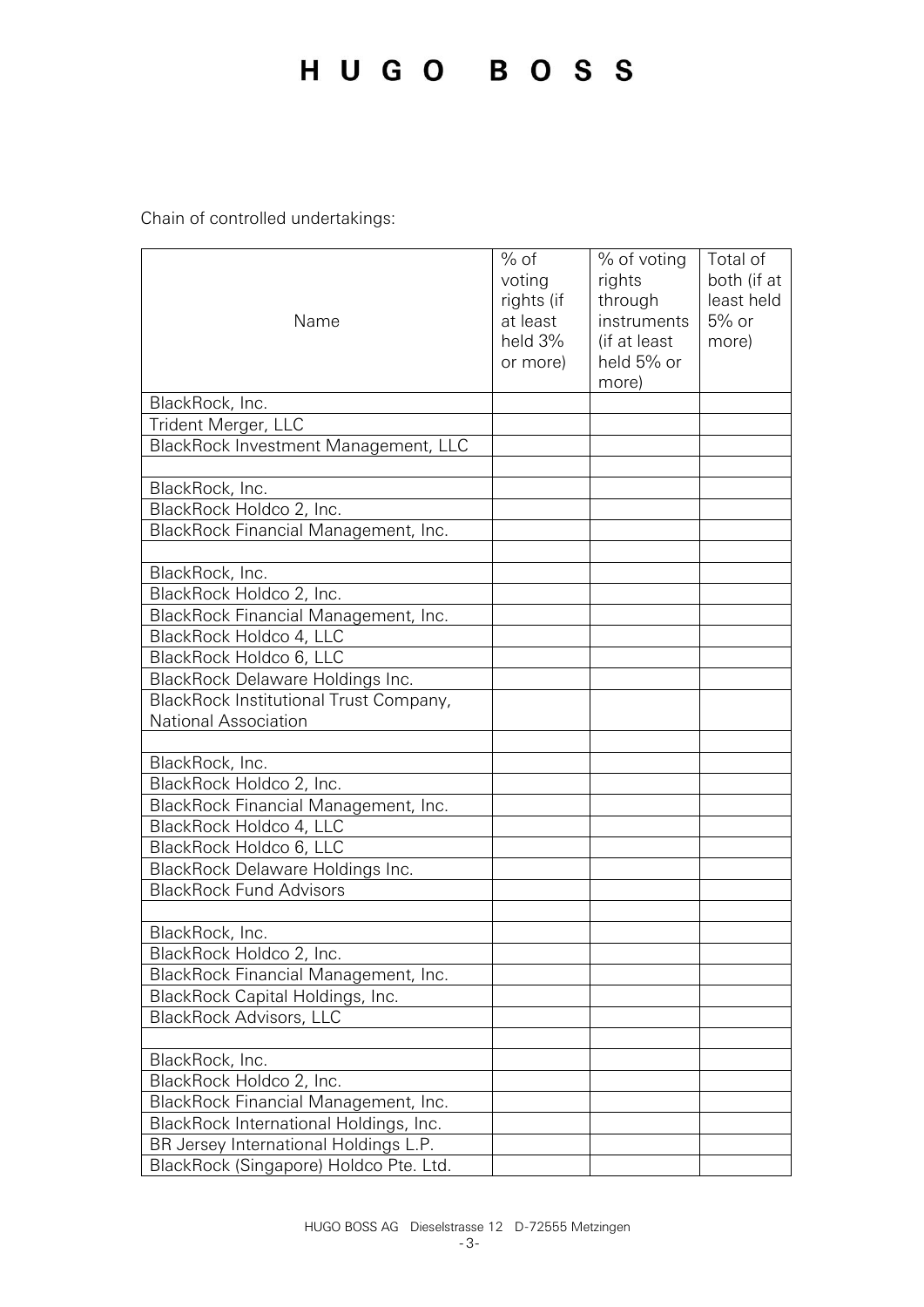| BlackRock (Singapore) Limited                |  |
|----------------------------------------------|--|
|                                              |  |
| BlackRock, Inc.                              |  |
| BlackRock Holdco 2, Inc.                     |  |
| BlackRock Financial Management, Inc.         |  |
| BlackRock International Holdings, Inc.       |  |
| BR Jersey International Holdings L.P.        |  |
| BlackRock (Singapore) Holdco Pte. Ltd.       |  |
| BlackRock Asia-Pac Holdco, LLC               |  |
| <b>BlackRock HK Holdco Limited</b>           |  |
| <b>BlackRock Asset Management North Asia</b> |  |
| Limited                                      |  |
|                                              |  |
| Blackrock, Inc.                              |  |
| BlackRock Holdco 2, Inc.                     |  |
| BlackRock Financial Management, Inc.         |  |
| BlackRock International Holdings, Inc.       |  |
| BR Jersey International Holdings L.P.        |  |
| BlackRock (Singapore) Holdco Pte. Ltd.       |  |
| BlackRock Asia-Pac Holdco, LLC               |  |
| <b>BlackRock HK Holdco Limited</b>           |  |
| <b>BlackRock Cayco Limited</b>               |  |
| <b>BlackRock Trident Holding Company</b>     |  |
| Limited                                      |  |
| BlackRock Japan Holdings GK                  |  |
| BlackRock Japan Co., Ltd.                    |  |
|                                              |  |
| BlackRock, Inc.                              |  |
| BlackRock Holdco 2, Inc.                     |  |
| BlackRock Financial Management, Inc.         |  |
| BlackRock International Holdings, Inc.       |  |
| BR Jersey International Holdings L.P.        |  |
| BlackRock Australia Holdco Pty. Ltd.         |  |
| <b>BlackRock Investment Management</b>       |  |
| (Australia) Limited                          |  |
|                                              |  |
| BlackRock, Inc.                              |  |
| BlackRock Holdco 2, Inc.                     |  |
| BlackRock Financial Management, Inc.         |  |
| BlackRock International Holdings, Inc.       |  |
| BR Jersey International Holdings L.P.        |  |
| BlackRock Holdco 3, LLC                      |  |
| <b>BlackRock Canada Holdings LP</b>          |  |
| <b>BlackRock Canada Holdings ULC</b>         |  |
| <b>BlackRock Asset Management Canada</b>     |  |
| Limited                                      |  |
|                                              |  |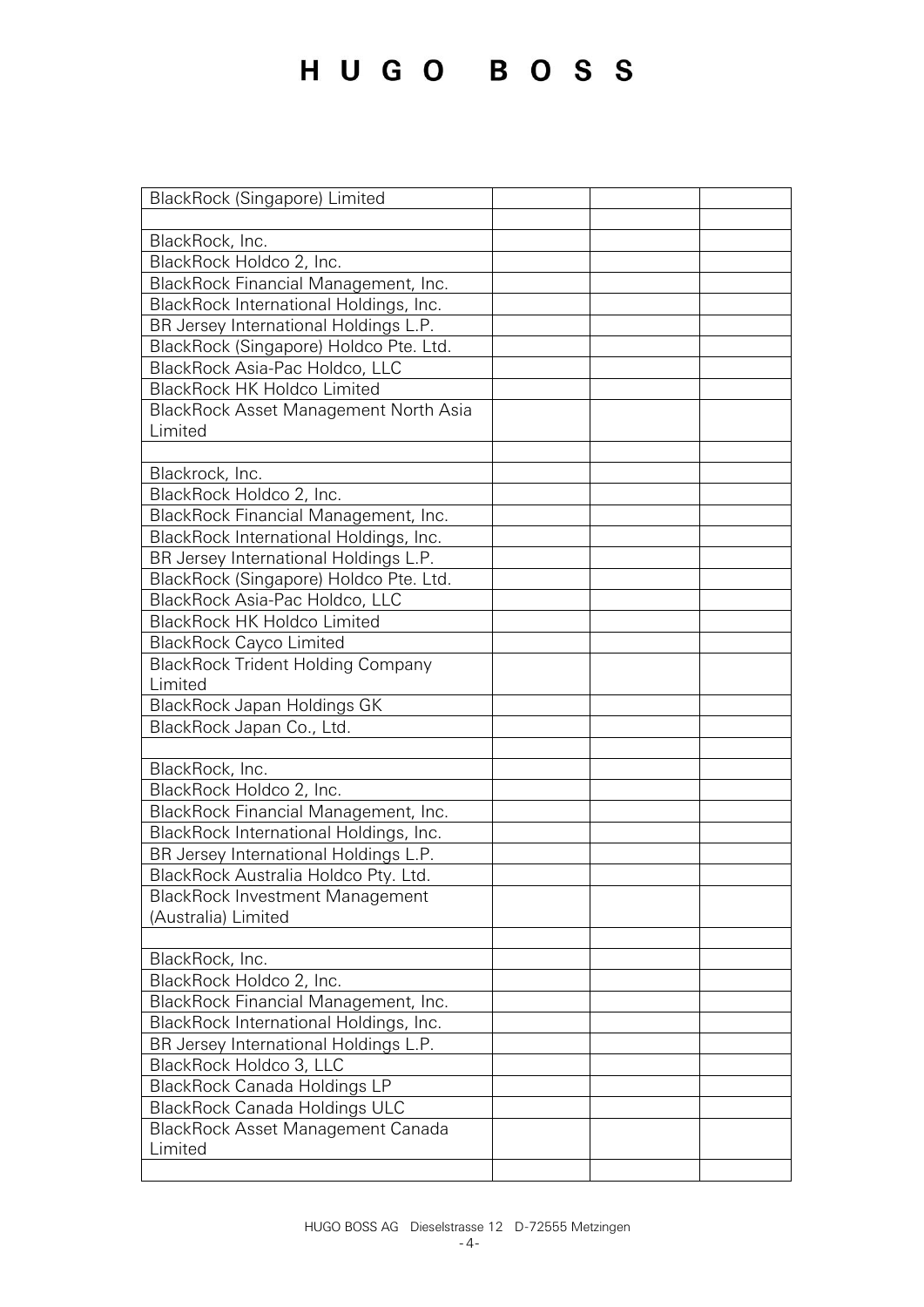| BlackRock, Inc.                           |  |
|-------------------------------------------|--|
| BlackRock Holdco 2, Inc.                  |  |
| BlackRock Financial Management, Inc.      |  |
| BlackRock International Holdings, Inc.    |  |
| BR Jersey International Holdings L.P.     |  |
| <b>BlackRock Group Limited</b>            |  |
| <b>BlackRock Advisors (UK) Limited</b>    |  |
|                                           |  |
| BlackRock, Inc.                           |  |
| BlackRock Holdco 2, Inc.                  |  |
| BlackRock Financial Management, Inc.      |  |
| BlackRock International Holdings, Inc.    |  |
| BR Jersey International Holdings L.P.     |  |
| <b>BlackRock Group Limited</b>            |  |
| BlackRock Luxembourg Holdco S.à r.l.      |  |
| <b>BlackRock UK Holdco Limited</b>        |  |
|                                           |  |
| BlackRock Asset Management Schweiz AG     |  |
|                                           |  |
| BlackRock, Inc.                           |  |
| BlackRock Holdco 2, Inc.                  |  |
| BlackRock Financial Management, Inc.      |  |
| BlackRock International Holdings, Inc.    |  |
| BR Jersey International Holdings L.P.     |  |
| <b>BlackRock Group Limited</b>            |  |
| BlackRock Luxembourg Holdco S.à r.l.      |  |
| BlackRock (Luxembourg) S.A.               |  |
|                                           |  |
| BlackRock, Inc.                           |  |
| BlackRock Holdco 2, Inc.                  |  |
| BlackRock Financial Management, Inc.      |  |
| BlackRock International Holdings, Inc.    |  |
| BR Jersey International Holdings L.P.     |  |
|                                           |  |
| <b>BlackRock Group Limited</b>            |  |
| BlackRock Luxembourg Holdco S.à r.l.      |  |
| <b>BlackRock Investment Management</b>    |  |
| Ireland Holdings Limited                  |  |
| <b>BlackRock Asset Management Ireland</b> |  |
| Limited                                   |  |
|                                           |  |
| BlackRock, Inc.                           |  |
| BlackRock Holdco 2, Inc.                  |  |
| BlackRock Financial Management, Inc.      |  |
| BlackRock International Holdings, Inc.    |  |
| BR Jersey International Holdings L.P.     |  |
| <b>BlackRock Group Limited</b>            |  |
| <b>BlackRock International Limited</b>    |  |
|                                           |  |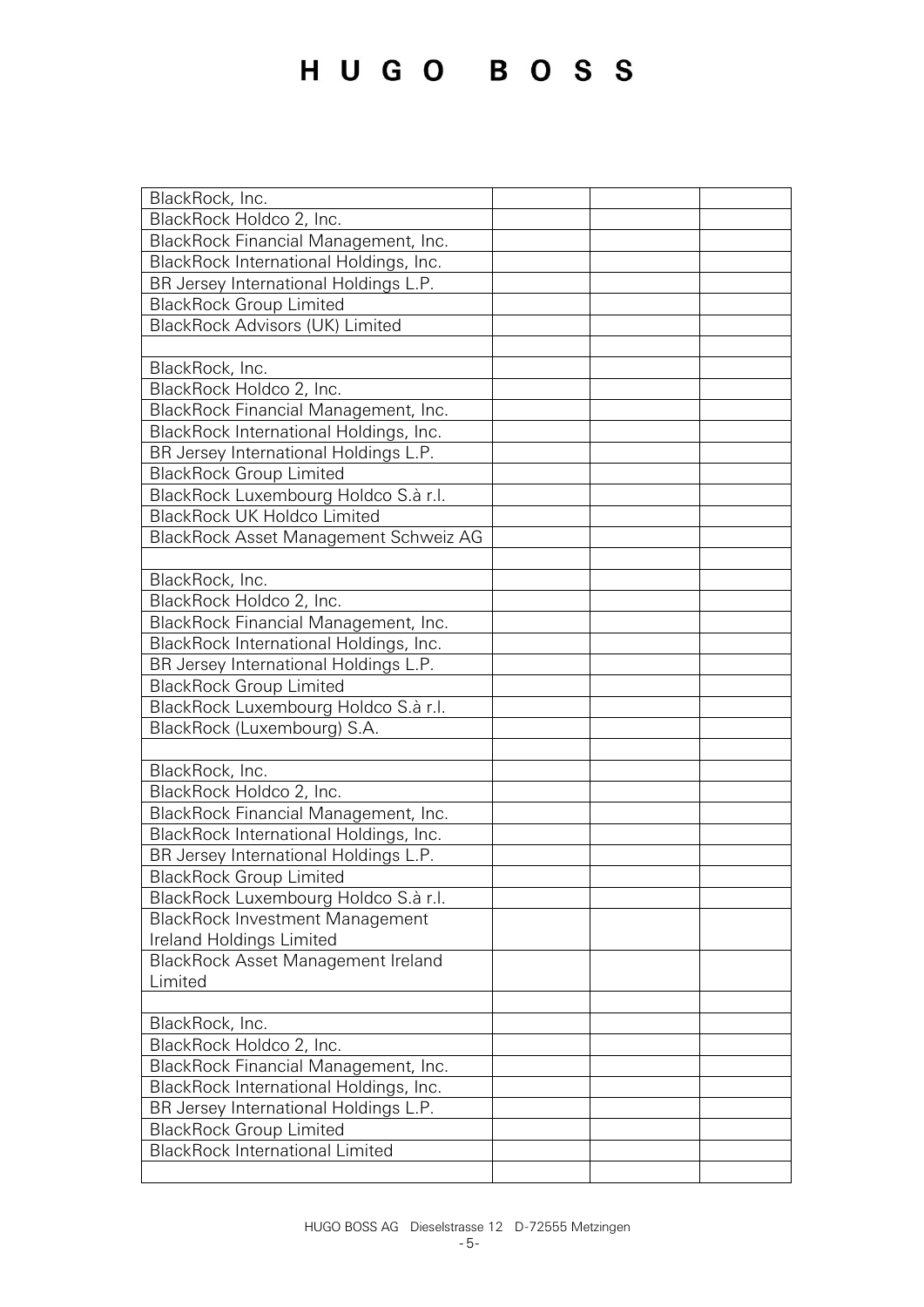| BlackRock, Inc.                                     |  |
|-----------------------------------------------------|--|
| BlackRock Holdco 2, Inc.                            |  |
| BlackRock Financial Management, Inc.                |  |
| BlackRock International Holdings, Inc.              |  |
| BR Jersey International Holdings L.P.               |  |
| <b>BlackRock Group Limited</b>                      |  |
| <b>BlackRock International Limited</b>              |  |
| <b>BlackRock Life Limited</b>                       |  |
|                                                     |  |
| BlackRock, Inc.                                     |  |
| BlackRock Holdco 2, Inc.                            |  |
| BlackRock Financial Management, Inc.                |  |
| BlackRock International Holdings, Inc.              |  |
| BR Jersey International Holdings L.P.               |  |
| <b>BlackRock Group Limited</b>                      |  |
| BlackRock (Netherlands) B.V.                        |  |
|                                                     |  |
| BlackRock, Inc.                                     |  |
| BlackRock Holdco 2, Inc.                            |  |
| BlackRock Financial Management, Inc.                |  |
| BlackRock International Holdings, Inc.              |  |
| BR Jersey International Holdings L.P.               |  |
| <b>BlackRock Group Limited</b>                      |  |
| BlackRock Investment Management (UK)                |  |
| Limited                                             |  |
|                                                     |  |
| BlackRock, Inc.                                     |  |
| BlackRock Holdco 2, Inc.                            |  |
| BlackRock Financial Management, Inc.                |  |
| BlackRock International Holdings, Inc.              |  |
| BR Jersey International Holdings L.P.               |  |
| <b>BlackRock Group Limited</b>                      |  |
| BlackRock Investment Management (UK)                |  |
| Limited                                             |  |
| <b>BlackRock Asset Management</b>                   |  |
| Deutschland AG                                      |  |
|                                                     |  |
| BlackRock, Inc.                                     |  |
| BlackRock Holdco 2, Inc.                            |  |
| BlackRock Financial Management, Inc.                |  |
| BlackRock International Holdings, Inc.              |  |
| BR Jersey International Holdings L.P.               |  |
| <b>BlackRock Group Limited</b>                      |  |
|                                                     |  |
| BlackRock Investment Management (UK)<br>Limited     |  |
|                                                     |  |
| <b>BlackRock Asset Management</b><br>Deutschland AG |  |
|                                                     |  |